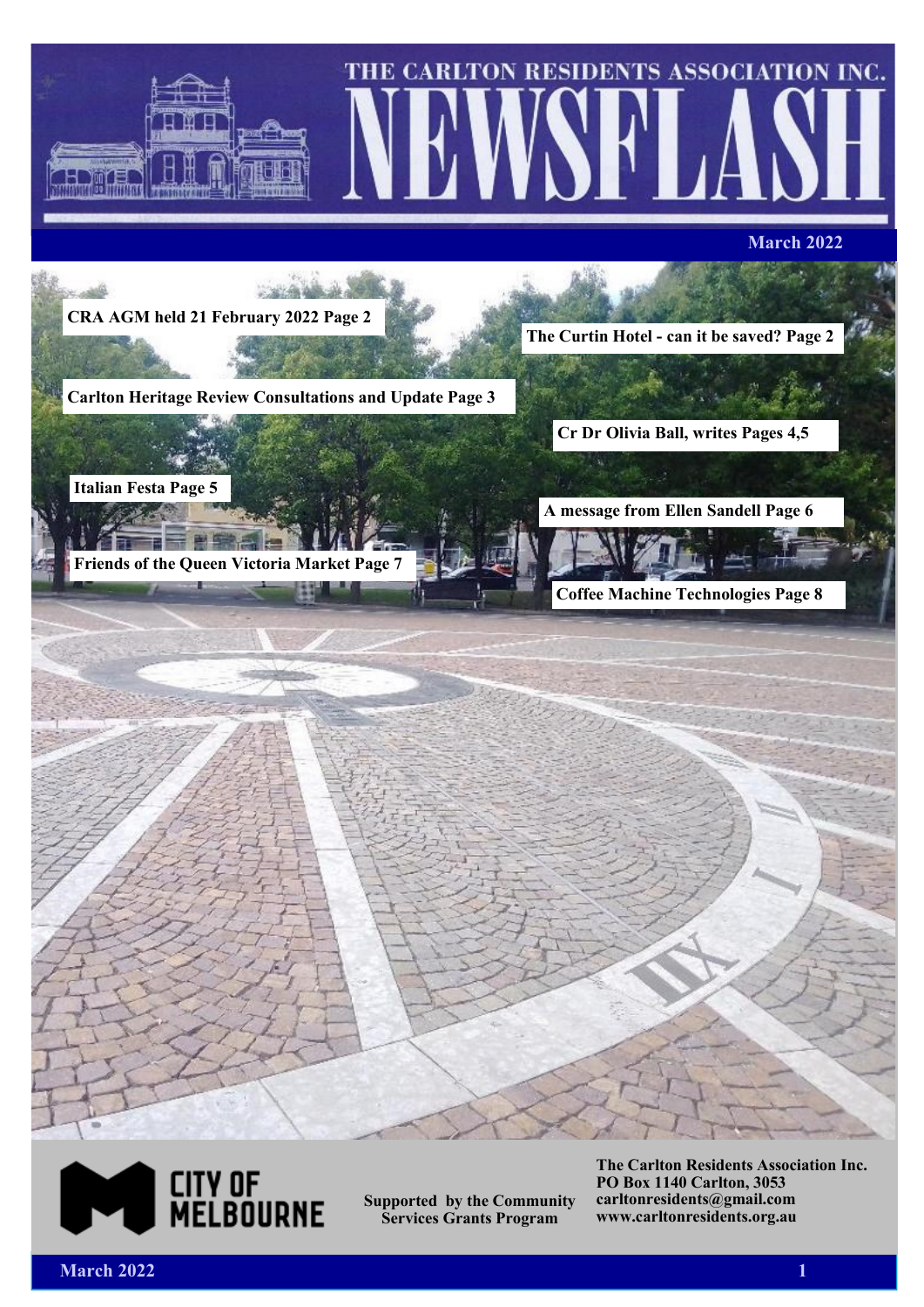## **CRA AGM was held Monday 21 February 2022**

Once again the AGM was held over zoom. Not ideal, but still an opportunity to report to members with the Annual Report and the Financial Report. Thank you to those who attended.

The committee for the next 12 months was elected: Antoinette Sagaria (President), Trish O'Loughlin (Vice President), Lyn Cracknell (Secretary), Philip Watts (Treasurer), Peter Sanders and Blair Healy (Ordinary Committee Members). Thank you to these members for volunteering their time and service to the residents of Carlton. The Planning Committee welcomed Liz Pearce to the group.

The Annual Report can be found on the **[CRA website](https://www.carltonresidents.org.au/cra-2012/meetings/)**.

The first meeting of the new committee took place on Monday 21 March.

# *Working Groups*

## **Planning - Heritage**

## **Heritage and Community: The Curtin Hotel**

Known earlier as the Lygon Hotel and then the John Curtin Hotel, it is now the Curtin Hotel (the Curtin) but may soon be a pile of rubble following the entitled decision by its owner to sell. Yet another multistorey building is a probable future.

The Curtin is hardly an architectural gem but its heritage should be its saving. Until now it is unlikely to have been considered as having importance as a place or object. Lying in the shadow of the Trades Hall, its ordinary appearance belies the conversations, tears and laughter of some of the greats of national politics, the labour movement and the Labor Party.

Named after Australia's outstanding war-time leader, John Curtin was described by Gough Whitlam in glowing terms.



*Local residents Jackie Watts, Ian Bird, Philip Watts, Greta Bird and Jeremy Hill at the Curtin Photo by Murray Enders*

"If ever a man was born to lead this nation into a time of peace and in the paths of peace it was John Curtin. If ever a man was born to apply his vision of what Australia at peace could be, his vision of what Australia at peace should become in his time, he was John Curtin."

On a wall of the pub is a photograph of three Victorian premiers (Note: Shorten was not a premier so maybe the word 'leaders; would be better) (Bracks, Shorten and Andrews) having a beer in the Curtin around a photograph of one time habitué Bob Hawke, who gave away drink for Prime Ministership. This association of leading politicians endows the Curtin with characteristics of heritage which determine the importance of the place to the history and development of Carlton,Victoria and Australia.

Heritage is what the past has conceded to us, what we value in the present and what we choose to preserve for future generations. It adds character and distinctiveness to an area and enhances a community's sense of place. Heritage is a valuable property in the empowerment of local communities and encourages social and cultural life. New business and community development is motivated by an historical environment and links to the past sustain the maintenance of existing business and arouse the interest of new investors.

The Curtin is not just a pub. Its heritage is a light on the past and a beacon to the future. Carlton should encourage regeneration while identifying with colourful accounts of its local history. The argument is not just about heritage but the public benefit it affords to place, community and people.

**Jeremy Hill** 22/02/22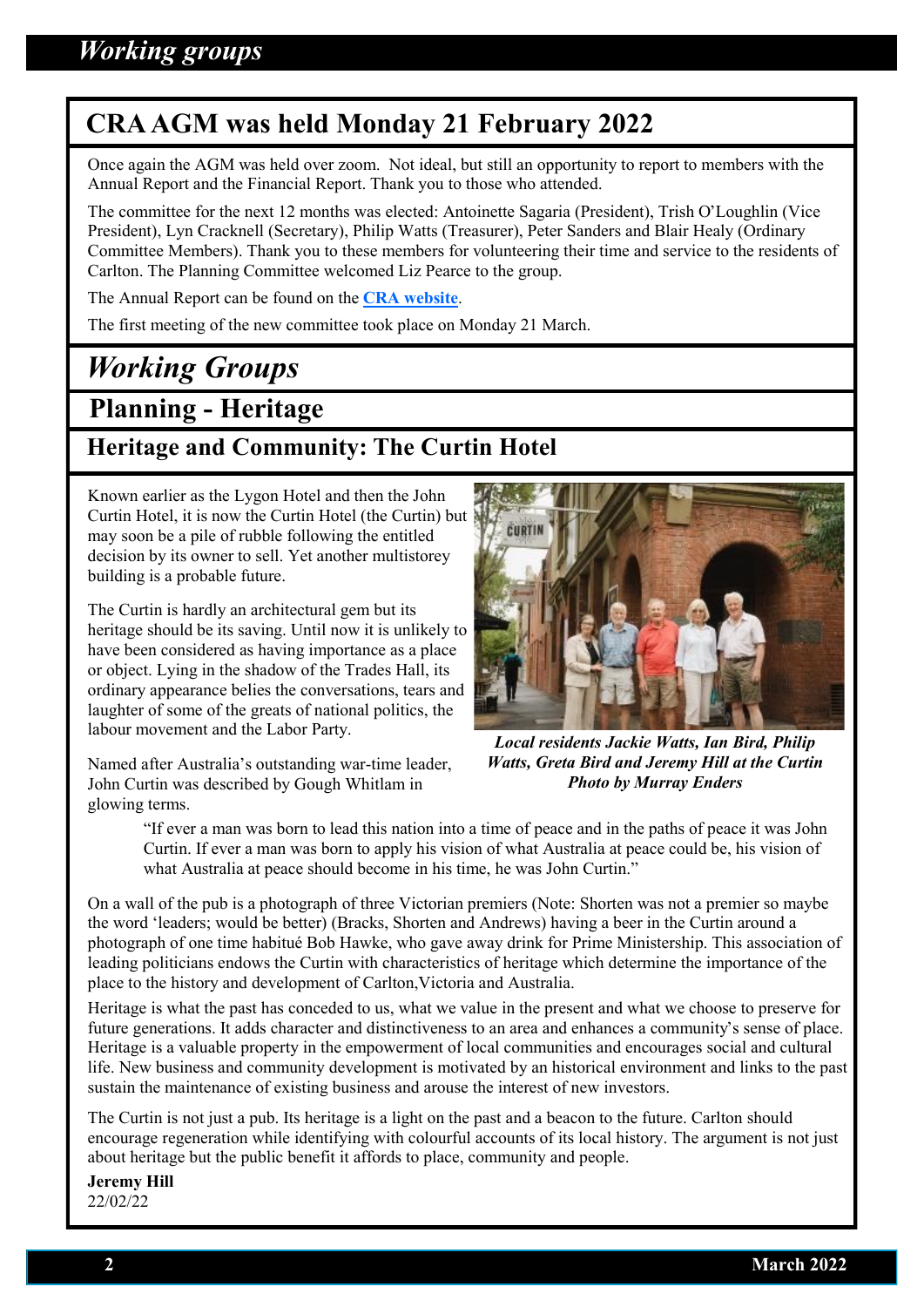### **Carlton Heritage Review**

Carlton Heritage Review – Amendment C405 on public exhibition until 31 March.

It is the first comprehensive review of Carlton since the 1990s. The Review looked at a range of architectural styles from the  $19<sup>th</sup>$  and  $20<sup>th</sup>$  century and researched in detail the history of the buildings, streets and parks of Carlton.

You can access the Amendment Overview **[here](https://participate.melbourne.vic.gov.au/amendment-c405/amendment-overview)** and access all documents and make a submission through the Participate Melbourne page: **[https://participate.melbourne.vic.gov.au/amendment](https://participate.melbourne.vic.gov.au/amendment-c405)-c405**

## **i-Heritage**

The City of Melbourne's online database of heritage places is currently being updated. It provides details on individual buildings and contains properties included in conservation studies. Visit the site **[here](https://www.melbourne.vic.gov.au/building-and-development/heritage-planning/Pages/i-heritage-database.aspx)**.

## **Heritage Review Update: Correction to December 2021 Newsflash Contribution**

In the December update, it was noted that one of the challenging outcomes of the detailed Carlton Heritage Review concerned the paucity of Statements of Significance that had been prepared for those Heritage Places that had been designated as Significant.

*The incredibly small number of Individual Statements of Significance is both surprising and worrying. These Statements are intended to be the principal guide to the 'how' and 'why' a Place is regarded as Significant. For many (if not most) of our Significant Heritage Places, it will be impossible to ascertain from the Precinct wide Statement of Significance the answer to these questions with any precision.* 

Unfortunately, the image of the Masani Bistrot (313 Drummond St) did NOT exemplify this problem. Since this Heritage Place was included on the Victorian Heritage Register, it already had a Statement of Significance. Under these circumstances, there was no need for a new Statement to be prepared.



The following images do illustrate important Carlton Heritage Places for which no detailed (site specific) Statement of Significance has been provided.

*Above:170 Elgin St Carlton – North West Corner of Drummond Street. Former bank c.1873*

*On the right: 331-335 Lygon St Carlton – The Robin Boyd facelift of Jimmy Watsons was undertaken in the 1960's*

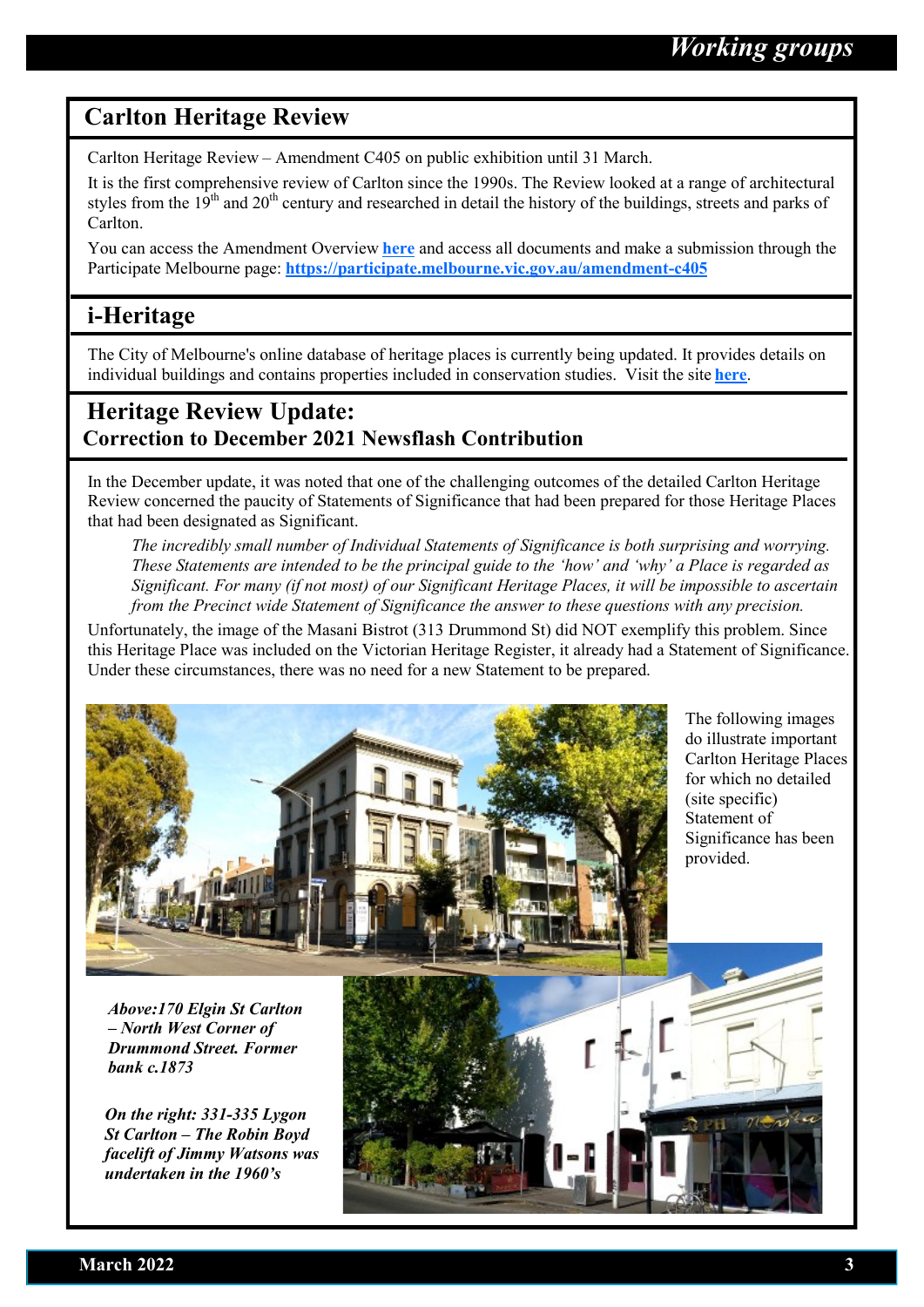## **La Storia is coming to Carlton (195 Cardigan Street)**

CRA and City of Melbourne (CoM) objected to the original application for this development,



TP-2015-742, at 86 – 94 Pelham Street (Cnr Cardigan Street).

This is an area with a 4 storey height limit and significant heritage assets adjoining. VCAT issued a permit in August 2016, with minor concessions to CRA and CoM concerns.

For more information see the [CRA website:](https://www.carltonresidents.org.au/cra-2012/cra-planning-objections-and-vcat-hearings-5/) scroll down to 86 – 94 Pelham Street – TP-2015-742.

## *Community News*

## **Local Councillor and Carlton Resident Cr Dr Olivia Ball writes**

#### Friends and neighbours,

As always there is much going on in local government and much that is relevant to Carlton.

#### *Council meeting in Carlton*

On 15 February, Melbourne City Council was delighted to meet in Carlton, in 'Melbourne Connect' (pictured), the new Melbourne Uni building on Swanston, Grattan & Cardigan Streets where the Women's Hospital used to be. It was the first time in living memory Council has met outside of Town Hall.

The occasion was actually a meeting of the Future Melbourne Committee (FMC), which is a delegated committee of Council composed of all the councillors, whose purpose is primarily to consider planning matters. On 15 February we also looked at [key issues and projects for Carlton,](https://www.melbourne.vic.gov.au/about-council/committees-meetings/meeting-archive/MeetingAgendaItemAttachments/968/17244/FEB22%20FMC2%20AGENDA%20ITEM%206.1.pdf) which I would encourage you to have a look at.



As usual, all public Council and FMC meetings are broadcast live online, with captioning, and are available as a recording afterwards, as a permanent, publicly accessible record of what's going on in Council. All meeting dates, agendas, minutes, livestreams and recordings are available here: [www.melbourne.vic.gov.au/about](http://www.melbourne.vic.gov.au/about-council/committees-meetings/Pages/committees-meetings.aspx)council/committees-[meetings/Pages/committees](http://www.melbourne.vic.gov.au/about-council/committees-meetings/Pages/committees-meetings.aspx)-meetings.aspx

#### *M Pavilion in University Square*



One thing that you won't find in the Carlton 'projects' summary (above) is the proposal by Melbourne Uni to move a former 'M Pavilion' – an architect-designed, open-sided structure – into University Square for up to 10 years. This is not in the masterplan for University Square, but was approved by Council (FMC) in December.

Pictured here as it stood in Queen Victoria Gardens in 2019, with its white tensile membrane roof and concrete paver floor, the pavilion will not host live music, but be used for exhibitions, lectures and the like.

If you haven't been to this year's M Pavilion, it's in the Queen Victoria Gardens opposite the NGV until 24 April. Check out the program of workshops, talks, performances and other great events, many of them free: [mpavilion.org/program](http://mpavilion.org/program) 

*Continued on page 5*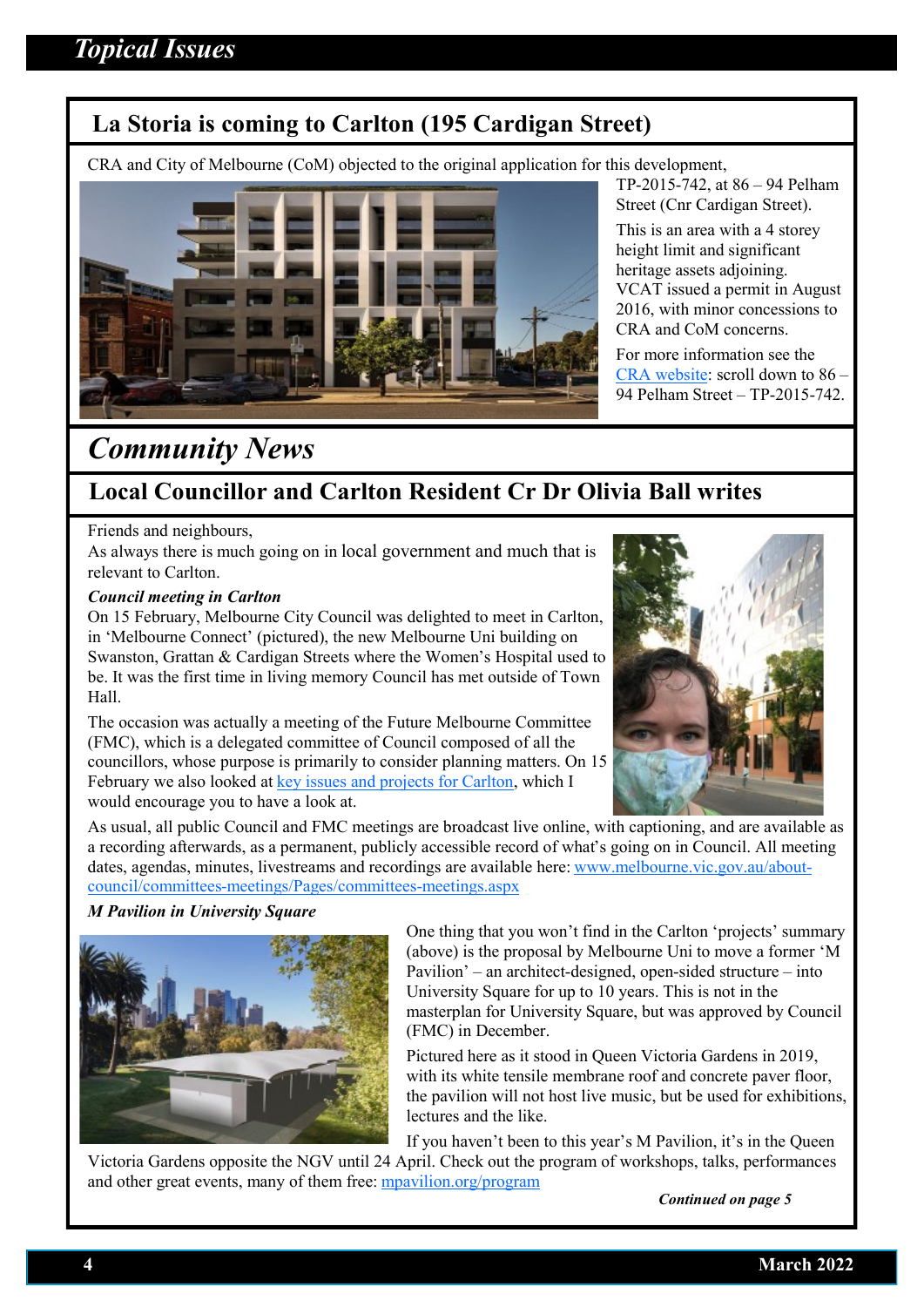## *Community News*

### *Continued from page 4*

#### *Distant Things Appear Suddenly Near*

In the meantime, University Square is host to an art installation by Irish sculptor Sean Lynch, commissioned especially for this location. Called *Distant Things Appear Suddenly Near*, the 'immersive' artwork brings together a collection of items which 'speak to the power of objects to revive memories and understandings of place.' Lynch has combed through Council's storage depots, selecting historical lampposts and bollards, combining them with contemporary traffic cones, a



replica façade of the Corkman Irish pub which stood facing the park until it was illegally demolished in 2016 and elm logs that once grew in the square but were felled in 2017. It also incorporates the work of Iranian-Australian artist Hossein Valamanesh, whose 1997 public artwork *Faultline*, originally located on a bank of the Birrarung, had ended up in storage.

The installation will remain in the Square until mid-2023. Hear Lynch talk about this work here: [dtasn.art](http://dtasn.art/) *Food relief guide*

Every year Council surveys around 3,000 local residents, students, visitors and workers, both by telephone and online, asking about a range of social indicators in order to understand our community and its needs. We have been shocked by the increase in food insecurity, rising from 1 in 4 people before the pandemic, to 1 in 3 in



2021.

Food insecurity can take a number of guises: reducing or skipping meals to make food go further, resorting to very cheap food with poor nutritional value, or worrying about not having enough food. At its worst, it means running out of food and not having enough money to buy more. Relying on food relief is itself a sign of food insecurity.

There are various community organisations which 'rescue' surplus food from going to waste, and others that provide food parcels and/or fresh meals to people who would otherwise go hungry.

Council has a role in supporting these agencies in their

important work and ensuring people know where to find food relief when they need it. [Guide to where you can](http://www.melbourne.vic.gov.au/SiteCollectionDocuments/community-food-guide.pdf)  [find food relief](http://www.melbourne.vic.gov.au/SiteCollectionDocuments/community-food-guide.pdf)

If you run a community food program in the City of Melbourne and want to be listed in the guide, or if you notice a listing needs updating, please [get in touch.](https://www.melbourne.vic.gov.au/community/health-support-services/health-services/pages/community-food-guide.aspx)

Council also helps subsidise community meals and offers grants to social enterprises. Find out what's available [here.](http://www.melbourne.vic.gov.au/community/strong-communities/funding-grants/Pages/community-funding-grants.aspx)

#### *Call to raise Jobseeker*

Food relief is a symptom of food insecurity, not a solution. That's why in this election year, the City of Melbourne is calling on the federal government to raise Jobseeker and all income support payments to a level above the poverty line.

Jobseeker (previously called Newstart) was raised to support people through the first year of the pandemic – lifting an estimated 470,000 Australians out of poverty – but the payment was cut again in 2021 to well below the poverty line. This choice by the Government left over a million more people living in poverty than in March 2020, including tens of thousands of children.

[Economist Matt Grudnoff](https://australiainstitute.org.au/post/cut-to-jobseeker-to-push-further-155000-into-poverty/) says the coronavirus supplement was the single most effective of any anti-poverty policy measure. "This shows that whether to leave Australians to live in poverty is a government choice." Find out more: [raisetherate.org.au](http://raisetherate.org.au/)

**Italian Festa 3 April 2022**



 **Argyle Square 10am to 9pm**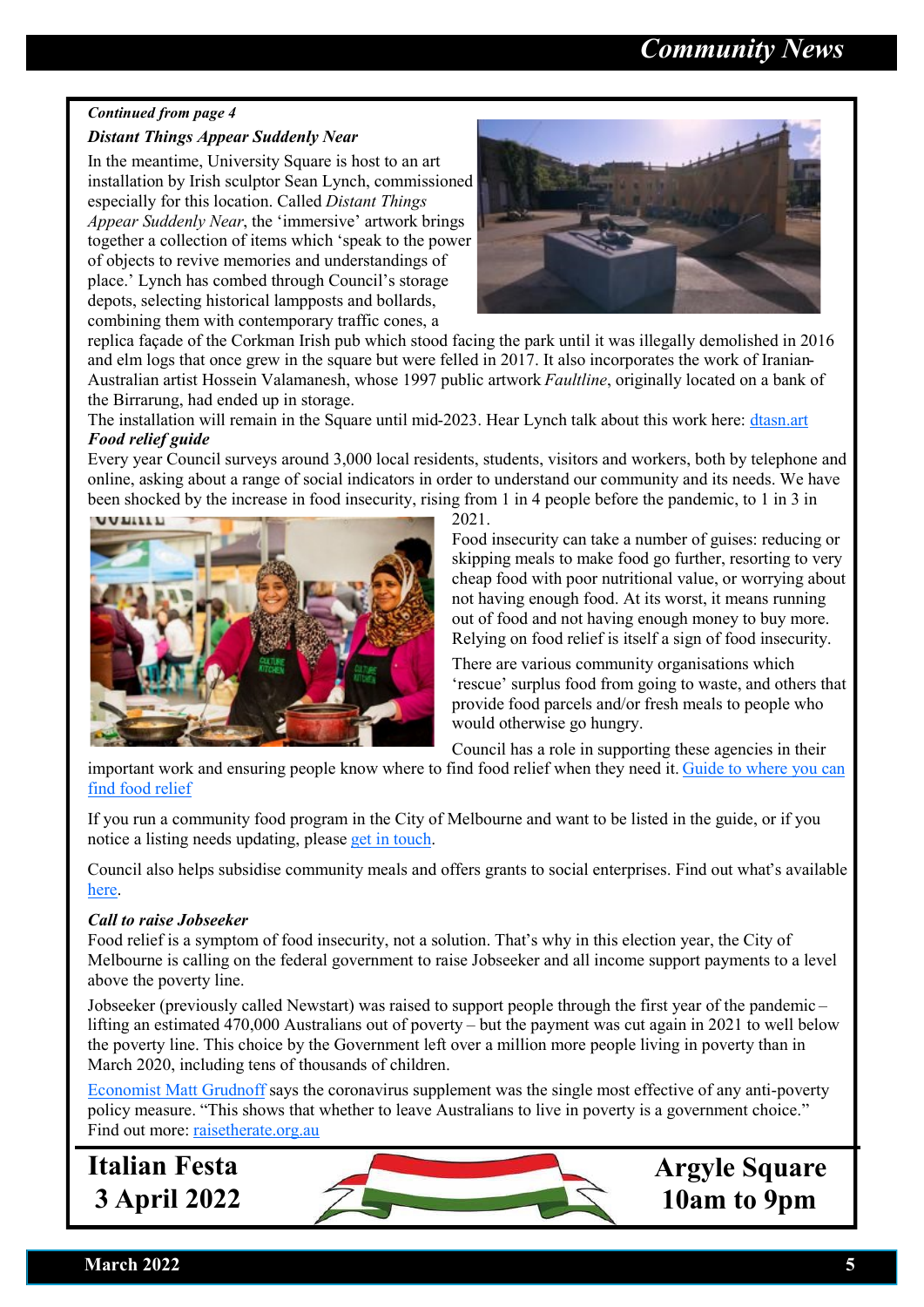## **Carlton community update from your State MP Ellen Sandell**

#### **New bike lanes for Royal Parade and Flemington Road**

For several years, I've been advocating loudly to the State Government to fix the bike lanes on Royal Parade and Flemington Road. They are some of the most unsafe bike routes in the inner city, with bikes squished between moving vehicles and parked cars, and a high rate of awful injuries and accidents.

These are important routes for people getting to and from the CBD from Kensington, Flemington, North Melbourne, Parkville, Carlton, and further afield. We know that safer bike lanes mean less congestion on our roads so it's easier for both cars and cyclists to get around, and cycling is good for our health and environment too.



In my last few meetings with the Treasurer and Transport Minister, I have given them fully-costed plans for proper separated bike lanes on these roads and asked that they be funded in the Budget. Therefore, I was so pleased to see that the State Government recently announced Royal Parade (southbound) and Flemington Road have been earmarked for pop-up bike lanes.

However, the plan is not final, and is open for community consultation before an ultimate decision is made. The Government also hasn't yet decided what 'treatments' they will use - that is, whether the lanes will just be painted green, or whether they'll be proper safe separated bike lanes.

Credit also goes to the City of Melbourne, especially our Greens Councillors Rohan Leppert and Olivia Ball (and previous Councillor Cathy Oke) who have worked hard to advocate for this. The City of Melbourne will actually be part or fully funding many of these bike lanes, with a decent chunk of money hopefully provided by the State Government.

To make these bike lanes a reality, we need your help! Please go to [vicroads.vic.gov.au/pop](https://www.vicroads.vic.gov.au/traffic-and-road-use/cycling/pop-up-bike-lanes)-up-bike-lanes

and tell the State Government we urgently need proper safe separated bike lanes on Royal Parade and Flemington Road.

#### **How can we improve schools in Carlton?**



Our community has some great local schools. I was pleased to recently tour the wonderful new facilities at Carlton Primary School, and I'm working closely with Carlton North Primary School on getting funding for some urgent repairs and upgrades.

Right now, I'm running a survey for parents to let me know what they love about our local schools, and what we could do to make them even better. I'll use this information to advocate to Parliament for the things our schools need.

If you're a local Carlton parent, I'd love to hear your thoughts: [ellensandell.com/carlton](https://www.ellensandell.com/carlton-schools-survey)-schools-survey

As always, if there's anything I can help you with, please get in touch: office $@$ ellensandell.com.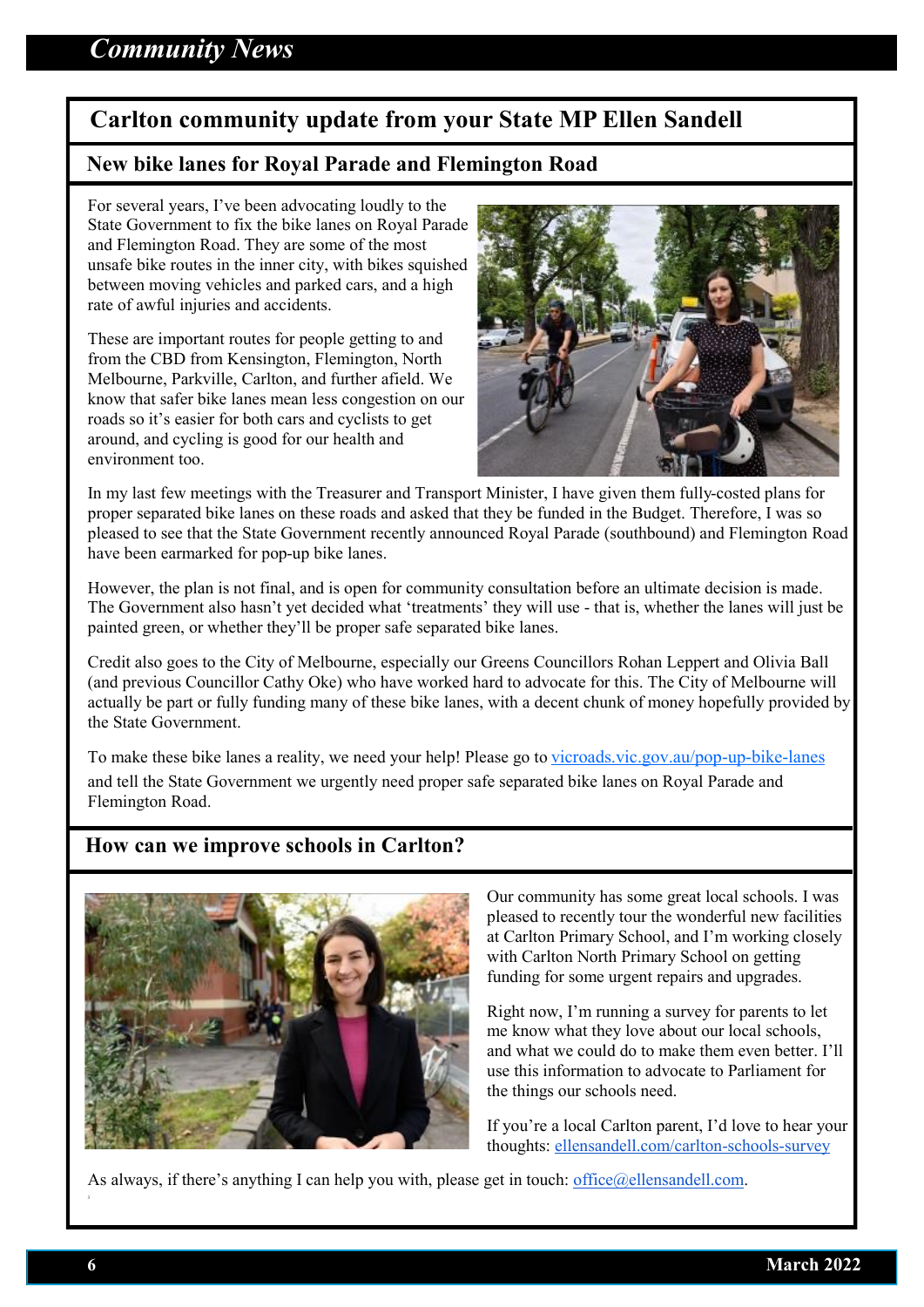## **News from Friends of Queen Victoria Market.**

Luke Hilakari, Secretary of Victorian Trades Hall Council, has been appointed to the Queen Victoria Market P/L Board. Friends of QVM congratulate Luke on his recent appointment. He is a regular customer at QVM and knows many of the traders.

In a press conference defending the soon to close John Curtin Hotel opposite Trades Hall, Luke forcefully voiced his commitment to protecting Victoria's heritage, and reminded us that it was the Union Green Bans which saved the Vic Market in the 70s along with the City Baths, the Princess Theatre and other historic buildings. He reminded developers, who may be thinking of demolishing the pub, of the power of the unions to protect the hotel's social heritage.

A green ban is a form of [strike action,](https://en.wikipedia.org/wiki/Strike_action) usually taken by a trade [union](https://en.wikipedia.org/wiki/Trade_union) or other organised [labour](https://en.wikipedia.org/wiki/Labour_(economics)) group, which is conducted for environmentalist or conservation purposes. They were mainly imposed in the 1970s, led by the old Builders Labourers [Federation](https://en.wikipedia.org/wiki/Builders_Labourers_Federation) (BLF) (at the request of, and in support of residents' groups) to protect [parkland,](https://en.wikipedia.org/wiki/Park) low-income housing and buildings of historical significance.

In 1973 [Jack Mundey c](https://en.wikipedia.org/wiki/Jack_Mundey)oined the term "green ban" to distinguish them from the traditional union "black bans".

The BLF fought successful campaigns which became known as the [green bans](https://en.wikipedia.org/wiki/Green_ban) against development projects which it viewed as harmful to the [built](https://en.wikipedia.org/wiki/Built_environment) and natural environment of Sydney and Melbourne. They also took up other causes, such as Aboriginal rights, anti-war campaigns and support for pensioners.



*Luke Hilakari defends the John Curtin Hotel*

The old BLF morphed into a large amalgamated union, the

CFMEU. At the last City of Melbourne election, CFMEU's Elizabeth Doidge was elected as a councillor.



You can find the video clip of Luke speaking on the Friends of Queen Victoria Market's Facebook page by simply using our very new QR code and scrolling down to a post on 18 February. The QR code will take you directly to the Facebook site which now means you do not have to have a Facebook account to access our posts to get Vic Market news.

All for now.

**Mary-Lou Howie President, Friends of Queen Victoria Market Inc [www.facebook.com/FriendsofQueenVictoriaMarket](http://www.facebook.com/FriendsofQueenVictoriaMarket)**

### **Now is the time to renew your CRA membership or join: https://www.trybooking.com/BVWTK**

**OR,** for an EFT payment—

CRA Direct Credit Details: Bendigo Bank, BSB: 633 000 Account No.: 146960570.

Due to COVID-19 membership payment is via bank direct debit or TryBooking EFT only.

**Please ensure all details are included for EFT membership payments.**